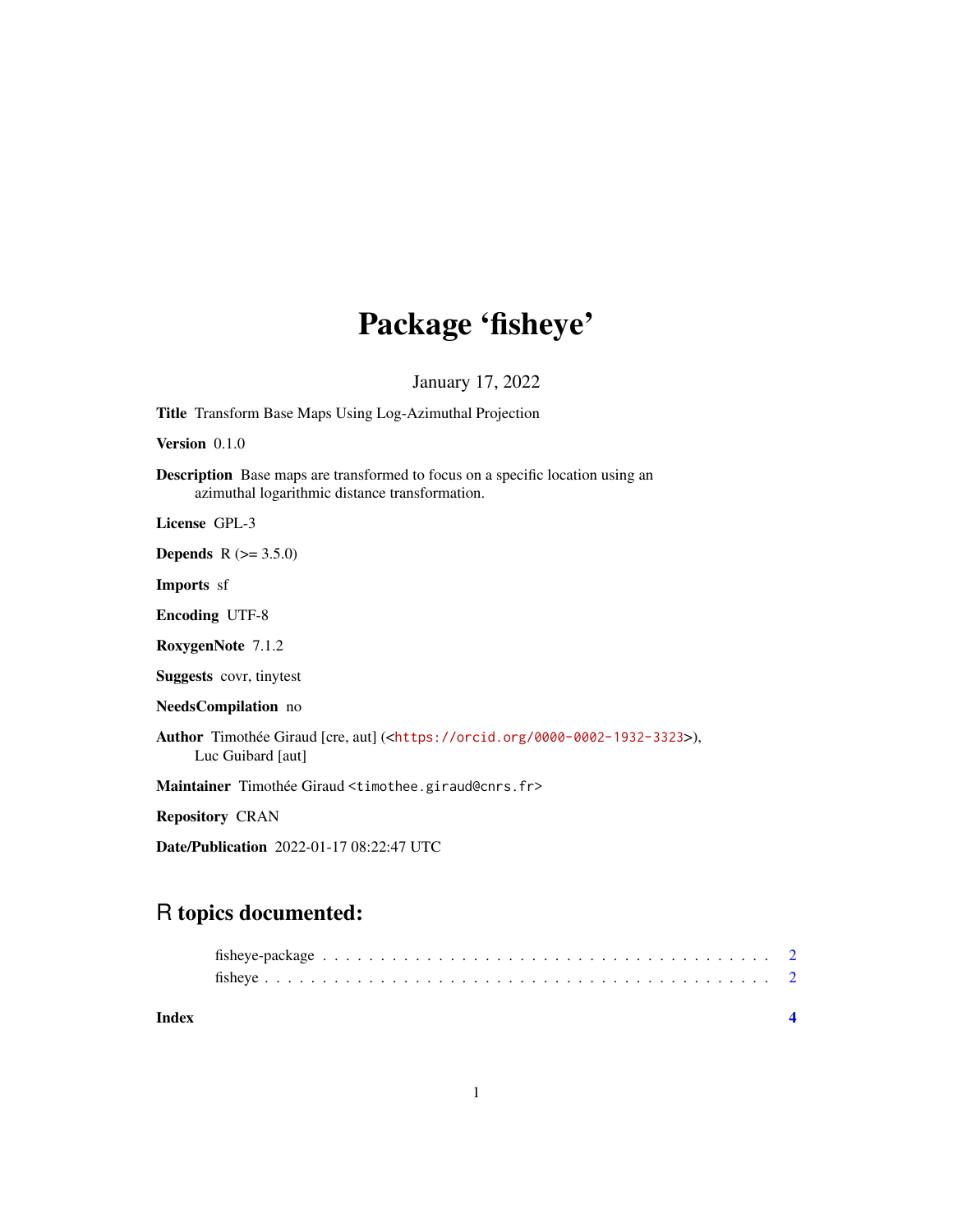<span id="page-1-0"></span>fisheye-package *Package description*

#### Description

Base maps are transformed to focus on a specific location using an azimuthal logarithmic distance transformation.

#### References

Hägerstrand, T. (1957). Migration and Area: A Survey of a Sample of Swedish Migration Fields and Hypothetical Considerations of their Genesis. Lund Studies in Geography, Series B, Human Geography, Department of Geography, University of Lund, Lund.

fisheye *fisheye*

#### Description

This function transform an sf layer with a fisheye transformation. Several methods are available. This is a visualisation method that should not be used for geospatial calculation (area, distances...). The output sf object has no CRS as it is not relevant.

#### Usage

fisheye(x, centre, method = " $log$ ", k = 1)

#### Arguments

| $\mathsf{x}$ | an sf object (POINT, LINESTRING, MULTILINESTRING, POLYGON, MUL-<br>TIPOLYGON) to be transformed. This object needs to be projected (no lon/lat). |
|--------------|--------------------------------------------------------------------------------------------------------------------------------------------------|
| centre       | an sf object, the center of the transformation. This object must use the same<br>projection as x.                                                |
| method       | transformation method, either 'log' or 'sqrt'. See Details.                                                                                      |
| k            | integer, factor to adjust the log transformation, higher values soften the defor-<br>mation. See Details.                                        |

#### Details

The 'log' method transforms distances to center with:  $d' = \log(1 + 10^{-k} * d)$ The 'sqrt' method transforms distances to center with:  $d' = \sqrt{d}$ 

#### Value

A transformed sf object is returned.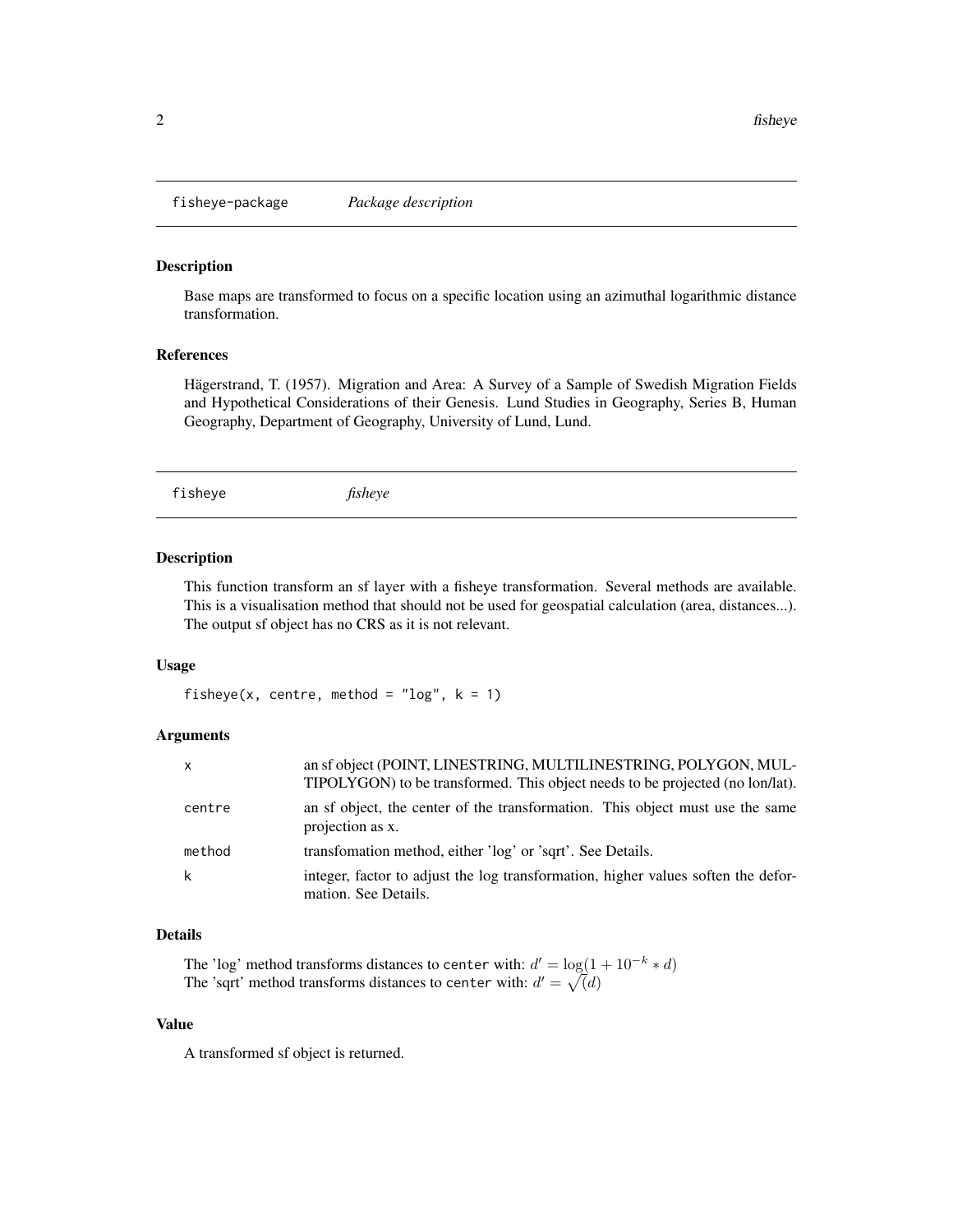#### fisheye 3

#### Examples

```
library(sf)
ncraw <- st_read(system.file("shape/nc.shp", package="sf"), quiet = TRUE)
nc <- st_transform(ncraw, 3857)
ncfe \leq fisheye(nc, centre = nc[100, ], method = 'log', k = 4)
plot(st_geometry(ncfe), col = "grey70", lwd = .2)
plot(st_geometry(ncfe[100,]), col = NA, lwd = 2, border = "red", add = TRUE)
```